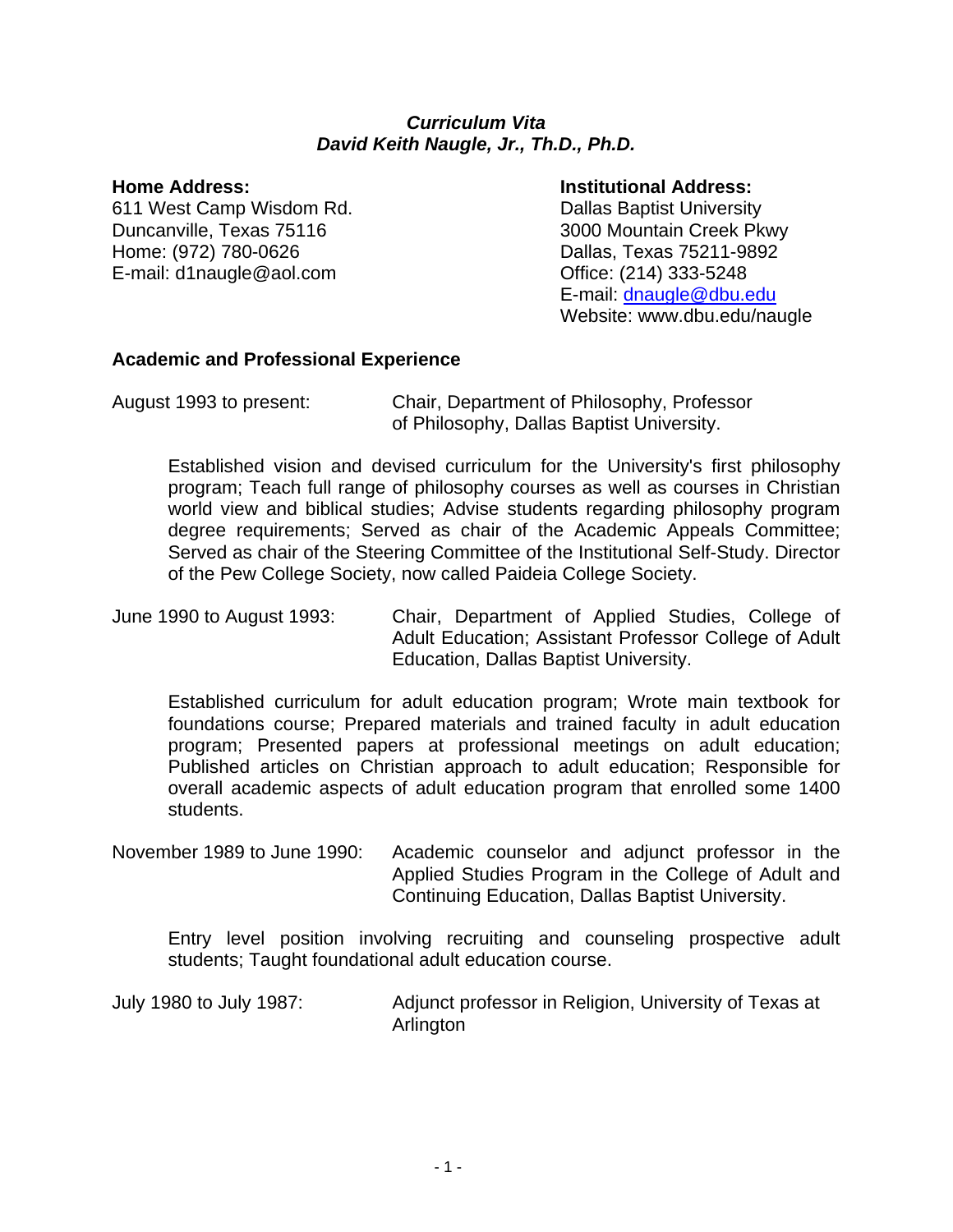Taught full range of credit courses in biblical and theological studies including Christian Ethics, Christian Apologetics, OT/NT Survey, NT Greek Grammar, World Religions, Contemporary Theology, Romans, etc.

July 1980 to December 1988: College Minister on the campus of the University of Texas at Arlington for Pantego Bible Church, Arlington, Texas

Established vision, curriculum, and programs for campus ministry; Full range of weekly teaching activities, including Sunday School and mid-week Bible Studies; Provided pastoral services for students including personal counseling, pre-marital counseling, weddings; Planned and conducted campus evangelism, week-end retreats, ski camps, study weekends, social functions, etc.

June 1979 to June 1980: Associate Pastor of Fort Worth Bible Church

Teaching, preaching, counseling, visitation, committee work, etc.

# **Education**

- Ph. D. in Humanities with concentrations in Philosophy and English Literature, University of Texas at Arlington, Arlington, Texas. December 1998. Passed written and oral comprehensive examinations "with distinction." Dissertation: A History and Theory of the Concept of *Weltanschauung* (World View). Dissertation selected by UT-Arlington for national competition sponsored by The Council of Graduate Schools for best doctoral dissertation in humanities and fine arts.
- Th. D. in Systematic and Biblical Theology, Dallas Theological Seminary, Dallas, Texas. May 1987. Dissertation: A Theological Analysis and Evaluation of the Realized Eschatology of C. H. Dodd. Note: I am no longer a DTS dispensationalist, but embrace a reformed, covenantal theology.
- Dallas Theological Seminary, Dallas, Texas. Th. M. in Old Testament Literature and Hebrew Exegesis, May 1979. Thesis: An Exegesis and Theology of the Deuteronomic Legislation of Holy War. *Cum Laude*
- University of Texas at Arlington, Arlington, Texas. B. A. in Ancient and European History, May 1975.

# **Awards**

- Selected as the 2000-2001 Piper Professor of the Year at Dallas Baptist University
- Christianity Today Book of the Year Award 2003 in Theology and Ethics category for my book *Worldview: The History of a Concept* (Eerdmans 2002)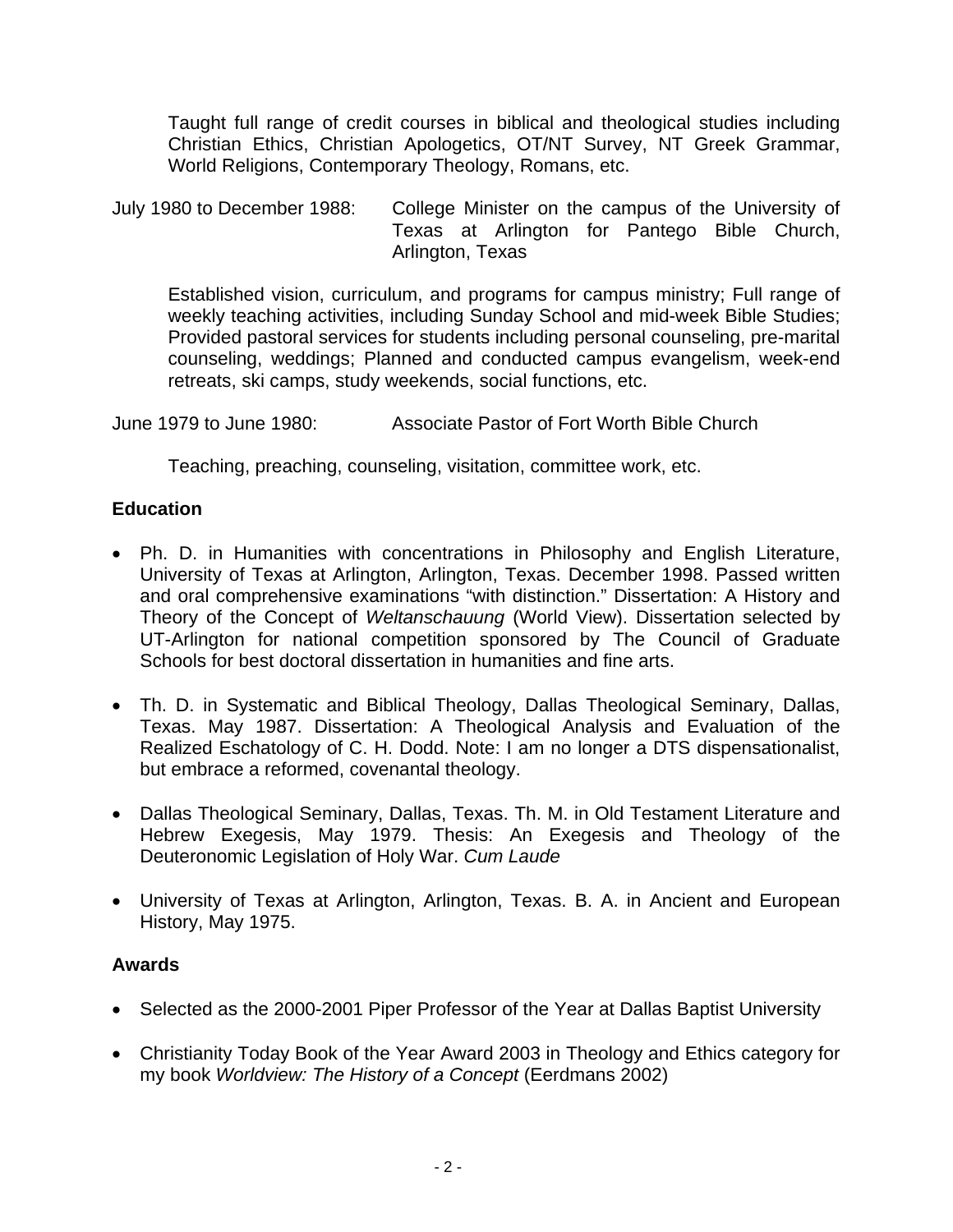• Recognition by Texas State House of Representatives as Piper Professor for the year 2000-2001 at Dallas Baptist University.

# **Publications**

- *Knowledge, World Views and Education: A Guidebook for Professional, Personal and Academic Assessment.* January 1991. An institutional publication written and used as the textbook for the Adult Education Program at Dallas Baptist University.
- "Towards a Christian Perspective of Adult Education," *Texas Association of Adult and Community Education Journal,* Summer 1992.
- "Adult Education and the Christian College" *Faculty Dialog* 1993.
- "How To Be Transformed in College: The Role of the Christian Worldview" *Breakpoint*, April 2000.
- *Worldview: The History of a Concept*. Grand Rapids: William B. Eerdmans Publishing Company, 2002. *Christianity Today* book of the year award for 2003 in the Theology and Ethics category.
- "Kingdom Living: Developing a Biblical View of Life." Adult Sunday School Curriculum Series, 17 lessons, published by The Howard Center for Christian Studies, Park Cities Baptist Church, Dallas, Texas.
- Interview with Mars Hill Audio hosted by Ken Myers on *Worldview: The History of a Concept*, vol. 60, Jan-Feb. 2003.

# **Selected Presentations**

- "The Adult Education Program at Dallas Baptist University." Council of Adult and Experiential Learning International Conference, Orlando, Florida, November 1992.
- "St. Augustine's Concept of Disordered Love and Its Contemporary Application," Southwest Commission on Religious Studies, Dallas, Texas, March 1993.
- "Seeing Things Whole, a chapel address presented at Dallas Baptist University, August 25, 1993.
- "Alvin Plantinga's Reformed Epistemology: A Critique of Modernity, An Option for Postmodernity," Southwest Commission on Religious Studies, Dallas, Texas, March 1994
- "Dorothy L. Sayers's "The Lost Tools of Learning" and the Art of Critical Thinking, Conference on Critical Thinking, University of Texas-Arlington, September 24, 1994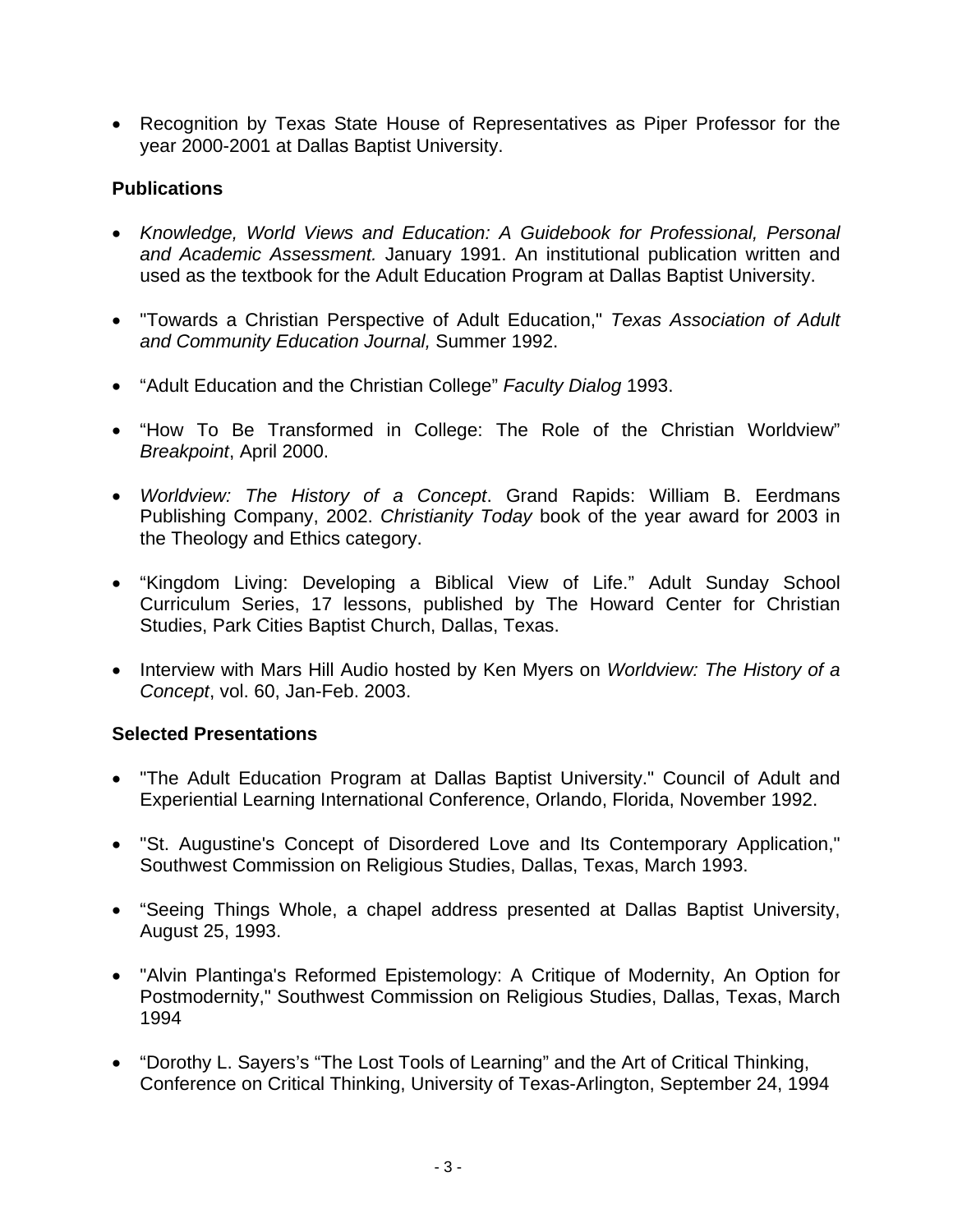- "Stoic and Christian Conceptions of Happiness," Baptist Association of Philosophy Teachers Conference, University of Notre Dame, May 1994.
- "College Life and the Seven Deadly Sins," a chapel address presented at Dallas Baptist University, October 3, 1994.
	- "On the Moral Obligation to be Intelligent," a lecture presented to the Alpha Sigma Lambda Adult Education Honor Society, April 29, 1994, Dallas Baptist University.
- "Agapic Reading," Southwest Conference on Christianity and Literature, Arlington, Texas, October 1998.
- "The Renaissance in Christian Philosophy," Dallas Philosophers' Forum, November 1998.
- "The Postmodern World View," a lecture presented to the Baptist Student Ministries at the University of Texas at Arlington, April 6, 1999
- "3.5 GPA and More," a lecture presented to the Alpha Chi Honor Society at Dallas Baptist University, March 28, 2000.
- "Pope John Paul II, Cultural Change and Christian Scholarship," Pew College Society Student Conference, keynote address, Dallas Baptist University, April 7-8, 2000.
- "Springs of Life: A History and Theory of Worldview," Baptist Association of Philosophy Teachers Conference, September 2000, Baylor University.
- "A Biblical Worldview and Secondary Christian Education," The Providence Christian School of Dallas, Fall Faculty Development Lecture, August 9, 2000.
- "Christian Worldview and Higher Education," Oral Roberts University Faculty Seminar, February 23, 2001.
- "Proverbs 2: Wealth or Wisdom?" a chapel address presented at Dallas Baptist University, April 2, 2001.
- "A Philosophy of Christian Higher Education," Keynote Address, Oral Roberts University, Fall Faculty Retreat, August 2001.
- "Life, Learning, and the Christian Mind," Cambridge School of Dallas Lecture, February 2002.
- Society of Classical Learning Conference, keynote address, "Developing a Christian Mind," Dallas, Texas June 2003.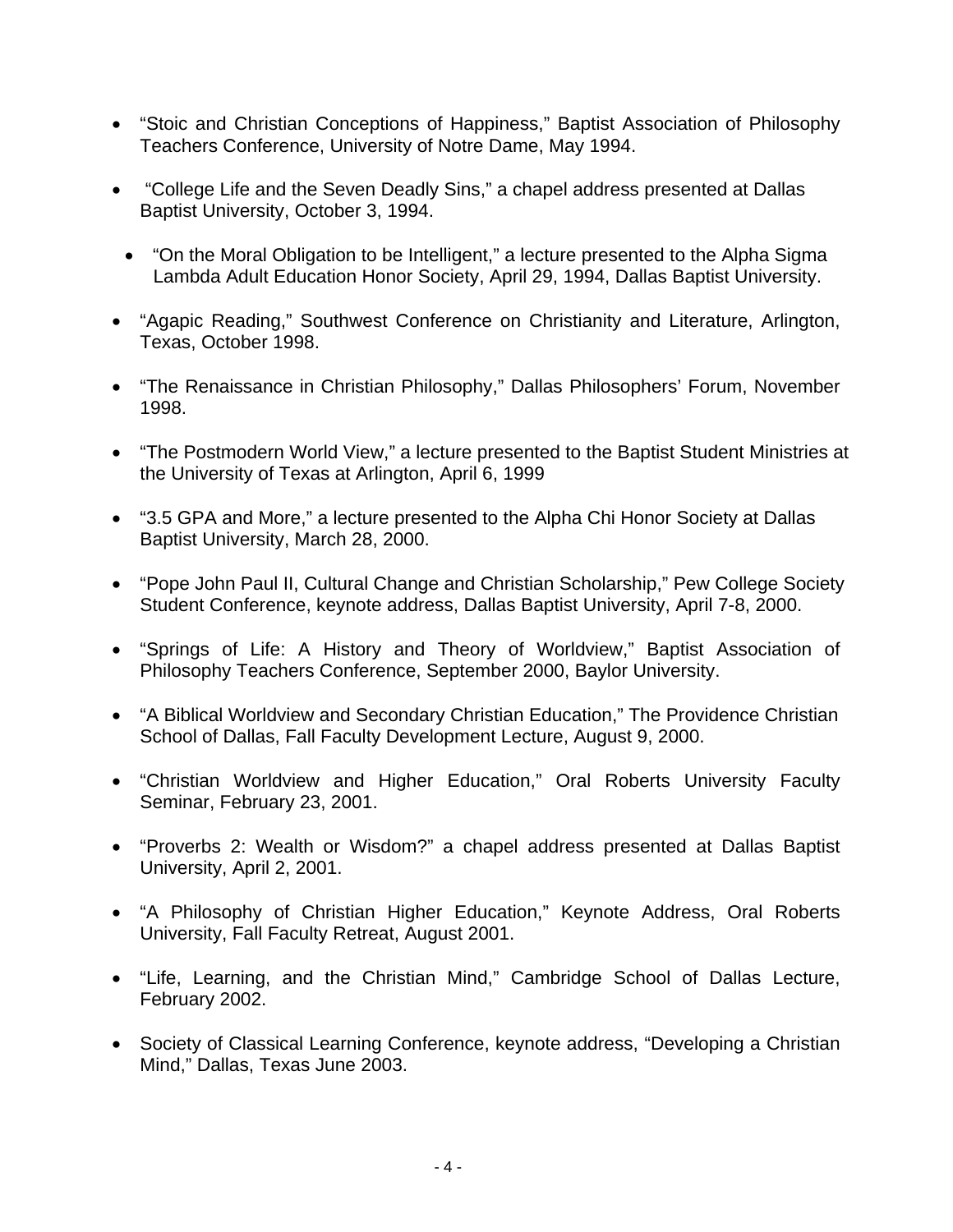- "Narrative and the Christian Life," panel presenter at the Journey Church, Dallas, Texas May 27, 2003.
- "Worldviews and Technology," Baylor University Faculty Symposium on Christianity and Technology, May 2003.
- "A Christian Worldview and Its Implications," Interviewed by Keith Plummer for Pensees, a worldwide, online Christian Discussion Group, July 6, 2003.
- A Response to presentation by Prof. Laura Nash, Harvard School of Business, on her co-authored book *Just Enough*, with Howard Stevenson, Christian Entrepreneur Organization, February 17, 2004, Park City Club, Dallas, Texas.
- Westminster Theological Seminary, Dallas, Texas. Women of Westminster Conference, "The Worldview Driven Church" February 21, 2004.
- Evangelical Theological Society, Midwest Regional Meeting, Keynote address, "Worldview: History, Theology, and Implications," March 21, 2004.
- Evangelical Theological Society, Midwest Regional Meeting, Banquet address, "A Christian Worldview and the Futures of Evangelicalism," March 21, 2004.
- Coram Deo Academy, Flower Mound, Texas, Commencement Address, "The Fragrance of Christ, May 8, 2004.
- The Clapham Institute and the Annapolis Area Christian School, Conference on Christian Education, Osprey Point Leadership Center, "Recovering Integrity in Education: A Biblical Response to the Problem of Compartmentalization," June 23, 2004.
- National Faculty Leadership Conference, The Faculty Ministry of Campus Crusade for Christ, Washington, D. C., "Renewing Integrity: A Christian Worldview and Educational Practice," June 24-27, 2004.
- Student Leadership University, Orlando, Florida, "Engaging God's World: Your Life, Your Culture & Your Worldview!" July 21, 2004.
- Charleston Southern University, Fall Faculty Workshops, Presentation #1: "Whose Faith? Which Worldview? Human Nature and the Academic Enterprise." Presentation #2: "The Reviving of the Light: The Educational Vitality of a Christian Worldview," August 21, 2004.
- Faith and Law and the Wilberforce Forum, "The Christian Mind and the Crisis of Culture," Osprey Point Leadership Center, Sponsored by Fieldstead and Company, Presentation #1: "A Christian Worldview and Public Life." Presentation #2: "Culture in Context and a Christian Mind," September 3-6, 2004.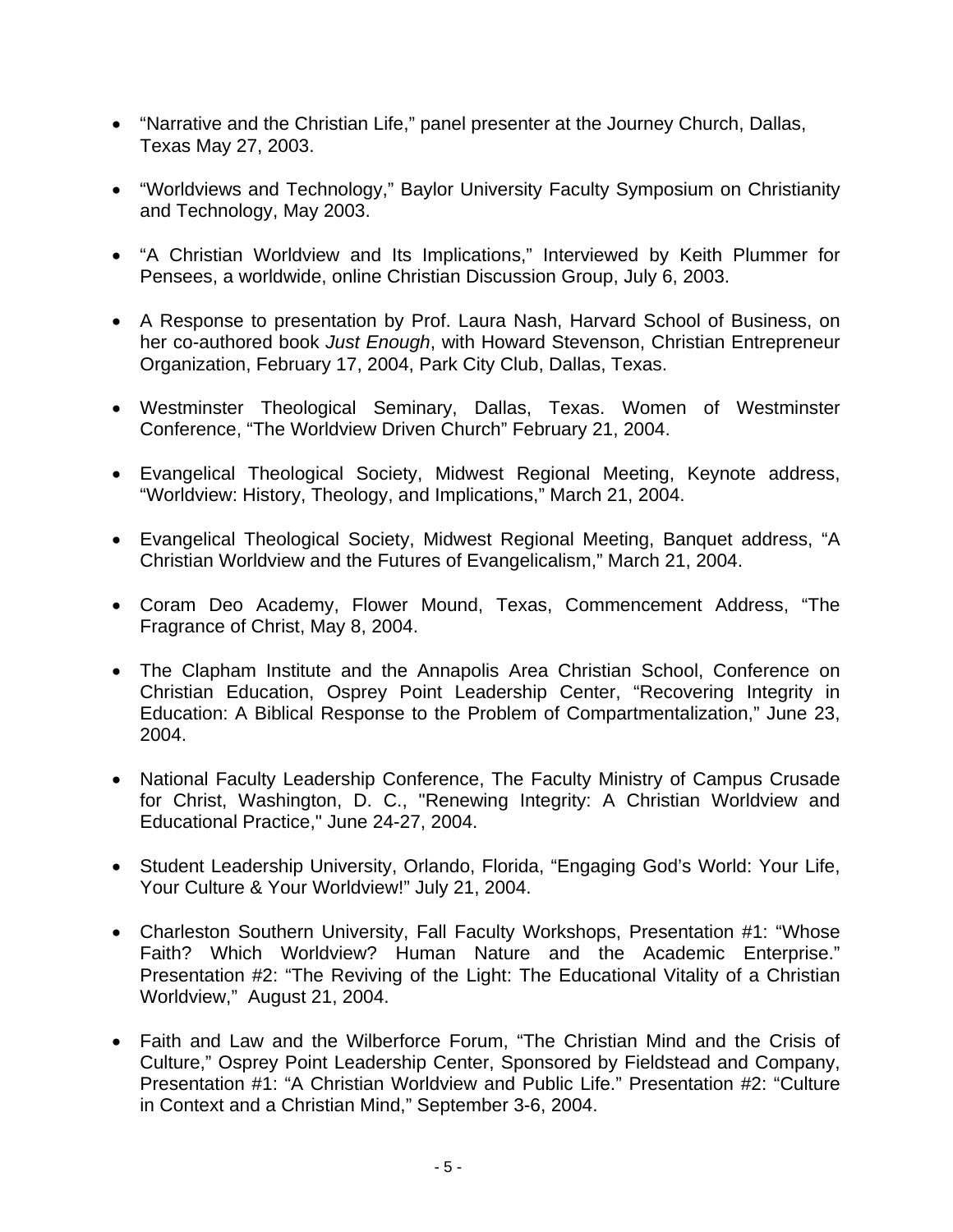- Civitas Conference, Cornerstone University, "After Worldview: Christian Higher Education and Postmodern Worlds," keynote address, "Worldview: History, Theology and Implications," September 16-18, 2004.
- Forest Hills Bapist Church, Sunday sermon, "What Would Jesus Think: Helping Churches Develop a Christian Worldview," September 19, 2004.
- Grand Rapids Theological Seminary of Cornerstone University, Keynote address, "Talking Points Church Leaders Seminar," "How the Church Lost Her Story and What She Can Do to Get It Back," September 20, 2004.
- Friday Symposium Presentations, Dallas Baptist University, 1995-2004, includes the following papers: "The Confessions of St. Augustine and Jean Jacques Rousseau: Comparison and Contrast." "A Biblical Theology of Sport and Play." "Agapic Reading: How to Read the Bible and Other Literature to Enhance Love for God and Neighbor." "The Clash of Civilizations: A Theological Perspective." "Rethinking Ecclesiology: The Worldview Driven Church, Parts 1, 2, 3." "Facing East: The Eastern Orthodox Worldview of Alexander Schmemann." "The Great Conversation, Liberal Arts Education, and Dallas Baptist University." "How to be Transformed in College: The Role of a Christian Worldview." "The Lordship of Christ Over the Whole of Life: An Introduction to the Thought of Abraham Kuyper." "What Does It Really Mean to Know Something: The Contributions of Michael Polanyi to Science and Education." "Building Christian Academies: The Rediscovery and Recovery of Classic Traditions in Higher Education." "Schooled But Uneducated: How to Get an Education Even Though You Are In College." "Is Wisdom Really Better Than Gold: Reflections on Proverbs 2 and Its Educational Implications." "Worldview, Worship, Way of Life."
- Park Cities Presbyterian Church, Midweek Bible Courses on Christian Worldview, Kingdom of God, Genesis 1-11; Good Shepherd Sunday School Class, Substitute Teaching for Sinclair Ferguson, "The Benefits of Seeking Wisdom," "Developing a Christian Worldview," October 31, 2004. September 26, 2004. "The Cosmic Christ of Colossians," April 17, 2005.
- Calvin Institute of Christian Worship Symposium, January 27-29, 2005, Calvin College, Parallel Session, "Worldview, Worship, Way of Life."
- Redeemer University College Lectures, February 24-26, 2005, Kuyper Café, "Reflections on Worldview and Education." Faculty Lecture, "Of Hospitals and Universities: Lessons for Professors by Comparing Medicine and Education." Student Conference Plenary Address, "Worldview, Worship, and Way of Life: "How Worship Helps Us See the World."
- Far East Broadcasting Company, Chapel Service, Seoul, S. Korea, March 14, 2005.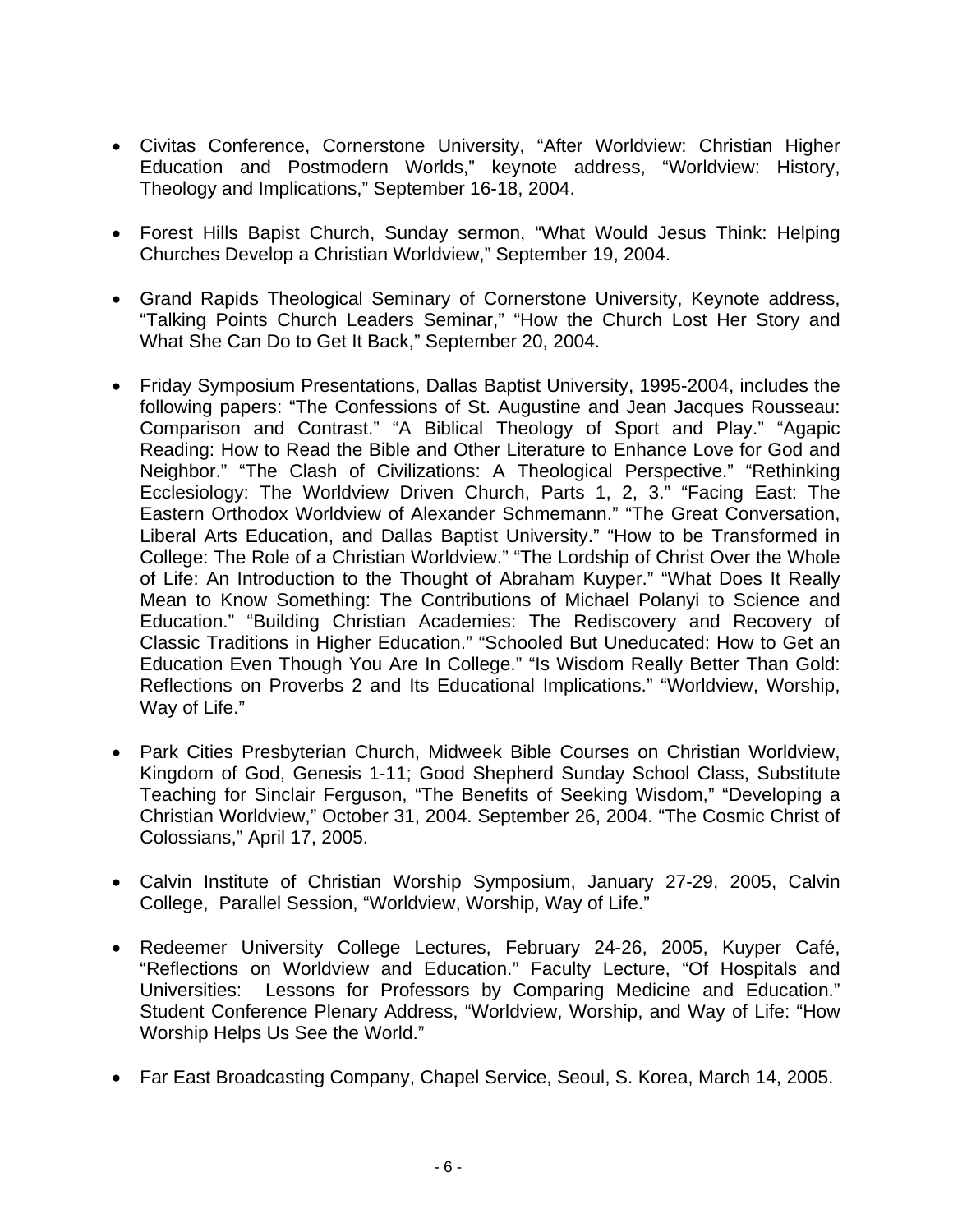- Erskine College Staley Lectures, April 19-21, 2005, "An Introduction to the Reformational Worldview," "Worldview as a Concept: Prospects and Perils," "Paideia Proposal: The Educational Implications of a Christian Worldview."
- Laity Lodge, May 13-15, 2005, "Developing a Christian Worldview," for River Oaks Baptist Church, Houston, All Saints Episcopal Church, Cameron, Texas, Passages Sunday School Class of St. Luke's United Methodist Church, Houston.

#### **International and Missions Experiences:**

- Camagüey, Cuba, March 12-17, 2002. Taught Christian worldview at lay seminary at Iglesia Bautista de Camagüey, Cuba.
- Seoul, South Korea, Taipei, Taiwan, March 11-19, 2005. Traveled with delegation from Dallas Baptist University, visiting and developing institutional relationships with churches, schools, colleges, and universities.

### **Other Contributions:**

- Served as chairperson of the Steering Committee for the reaffirmation of accreditation of Dallas Baptist University by the Southern Association of Colleges and Schools, 1996-1998.
- Golf Coach, Dallas Baptist University, 1995-1997.
- Established a weekly lecture series at Dallas Baptist University called "Friday Symposium" which features presentations by DBU faculty, gifted undergraduate and graduate students, and off-campus speakers on a broad range of scholarly topics.
- Established the "Future Christian Scholars Program" at Dallas Baptist University which is designed to interest and guide students in all the various disciplines in the possibility of pursuing a vocational calling as a Christian scholar and university professor.
- Established Pew College Society. Applied for and received a \$10,000 grant from the Pew Younger Scholars Program (headquartered at the University of Notre Dame) to establish a Pew College Society on the DBU campus for the purpose of preparing intellectually gifted undergraduates for Ph.D. programs and callings as Christian scholars. This program replaced the Future Christian Scholars Program. Renewed grant for \$12,000.00 for three additional years in August 2000. This program is now internally funded and is called the Paideia College Society.
- Authored "A Commentary on the Mission Statement of Dallas Baptist University" which is a ten page document that presents an explanation of the University's mission and purpose.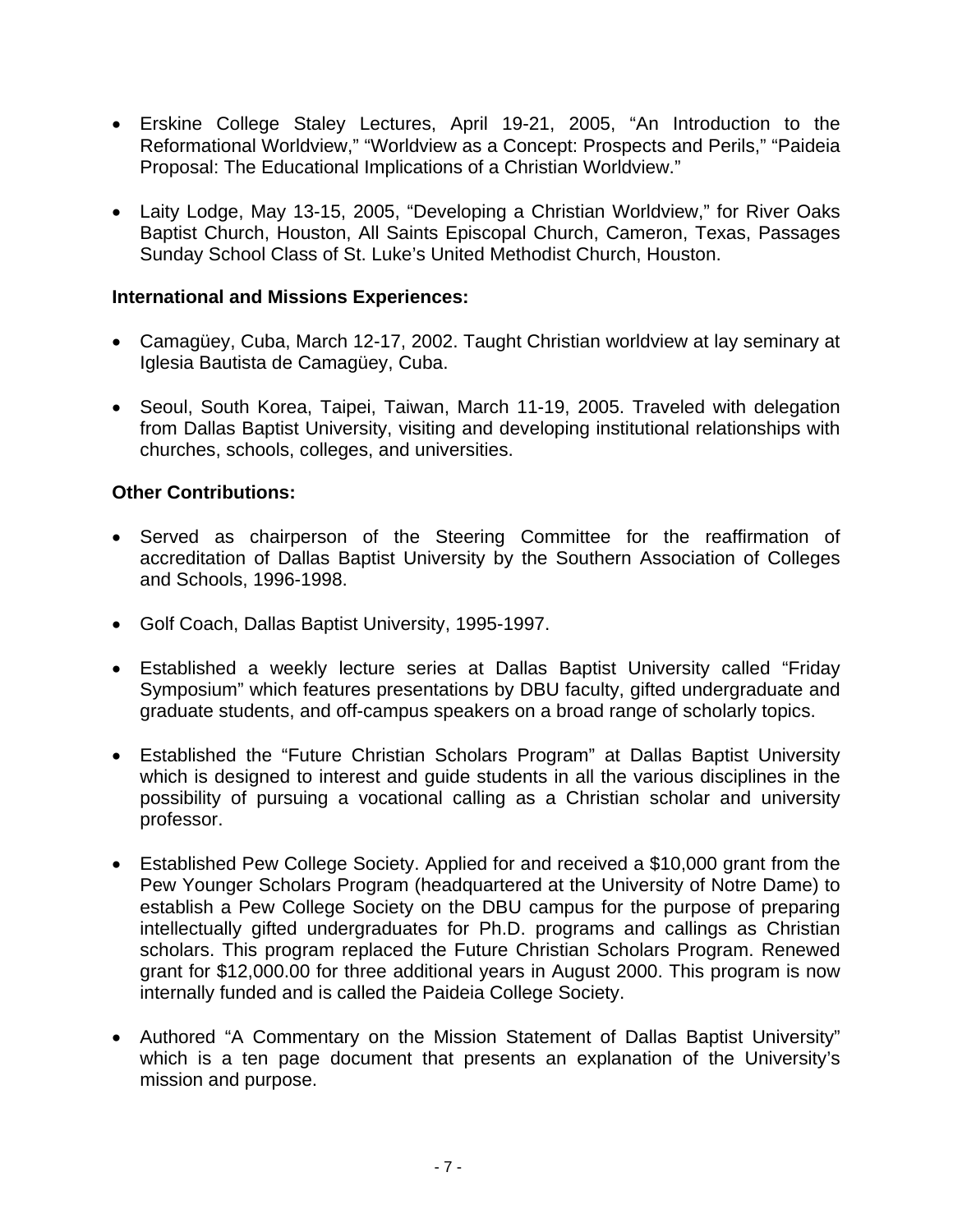- Served on the Research and Executive Committee of the National Holocaust Museum sponsored study on "Anti-Judaism and the Gospels" held at the University of Dallas, Dallas, Texas, 1995 to 2000.
- Liaison for Dallas Baptist University to the Center for World Thanksgiving at Thanksgiving Square, Dallas, Texas, an ecumenical research and service organization focusing on the concept of thanksgiving.
- External Curriculum Review Committee member for the College of St. Thomas More, Fort Worth, Texas.
- Established Summer Institute for Christian Scholarship, a ten-week professional development program for Dallas Baptist University faculty. Taught in summer 2001, 2002, 2003.
- Established Outrageous Christian Scholars Society, an organization for Dallas Baptist University faculty that meets several times each academic term to read and discuss important material pertaining to the Christian academic, scholarly, and educational enterprise.
- Fellow of the Wilberforce Forum, the worldview think-tank of Prison Fellowship. http://www.wilberforce.org
- Associate Editor of *Findings*, the online worldview journal of the Wilberforce Forum; Also editor of forthcoming online newsletter on worldview concerns for pastors produced by the Wilberforce Forum.
- Editor of *The Worldview Church E-Newsletter*, a monthly electronic publication designed to encourage church leaders to develop their ministries in the context of the overarching biblical worldview, and to value all of life under the lordship of Christ.
- Director of the DBU Worship Formation Program based on a grant received from the Calvin (College) Institute of Christian Worship, 2003-2004. Led studies on worldview and worship, planned and participated in liturgical services on campus celebrating the Christian year; Led fall 2004 studies on worship and planned and executed retreat on worship, with Dr. Robert Webber as keynote speaker.

#### **Memberships**

- American Academy of Religion
- Society of Biblical Literature
- American Philosophical Association
- Society of Christian Philosophers
- Baptist Association of Philosophy Teachers
- Center for Public Justice